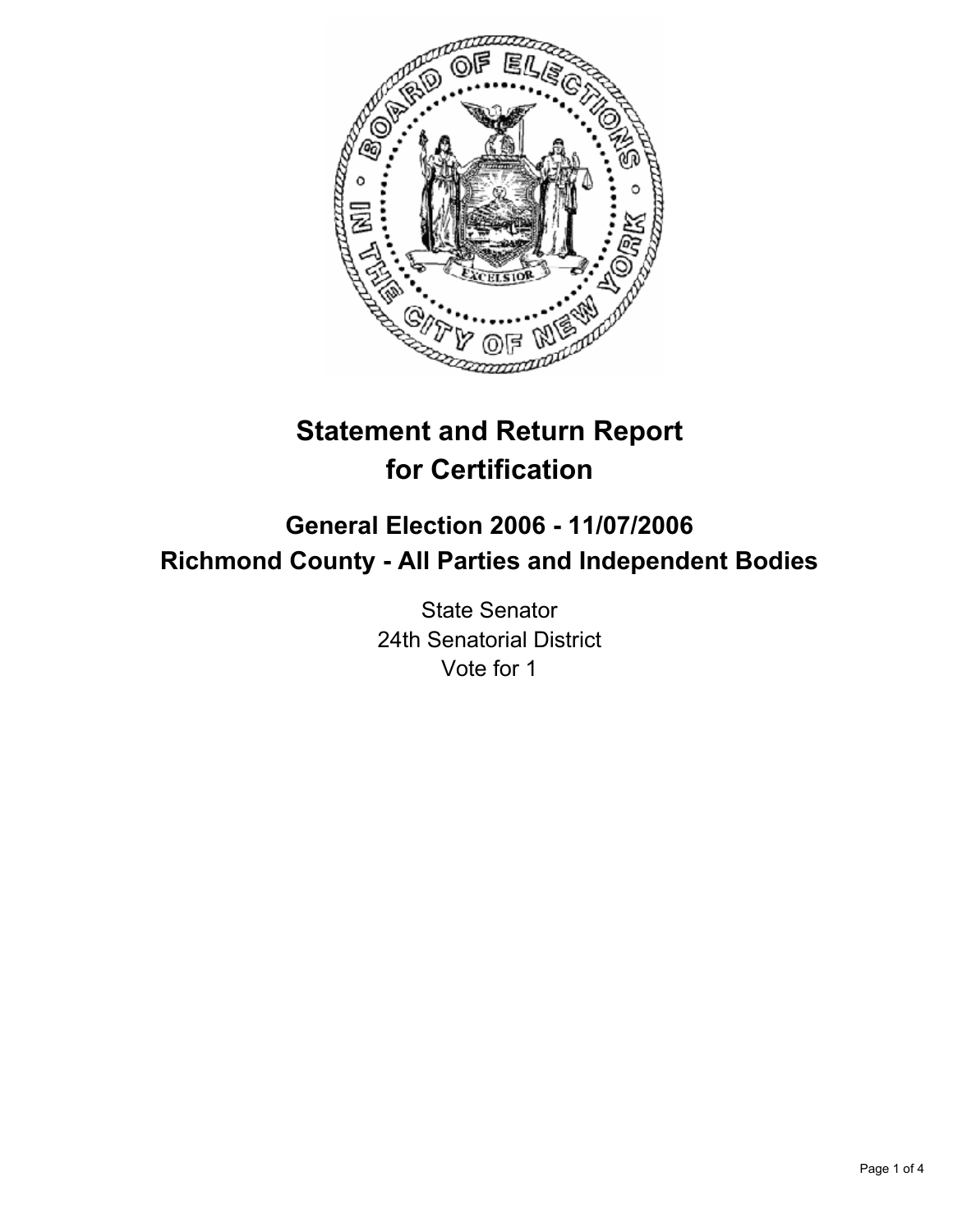

### **Assembly District 60**

| <b>PUBLIC COUNTER</b>               | 10,734 |  |
|-------------------------------------|--------|--|
| <b>EMERGENCY</b>                    | 0      |  |
| ABSENTEE/MILITARY                   | 434    |  |
| <b>AFFIDAVIT</b>                    | 101    |  |
| <b>Total Ballots</b>                | 11,286 |  |
| ANDREW J LANZA (REPUBLICAN)         | 5,702  |  |
| MATTHEW J TITONE (DEMOCRATIC)       | 3,557  |  |
| ANDREW J LANZA (INDEPENDENCE)       | 387    |  |
| CHARLES T PISTOR JR. (CONSERVATIVE) | 385    |  |
| MATTHEW J TITONE (WORKING FAMILIES) | 249    |  |
| ROBERT HELBOCK (WRITE-IN)           |        |  |
| <b>Total Votes</b>                  | 10,281 |  |
| Unrecorded                          | 1.005  |  |

#### **Assembly District 61**

| <b>PUBLIC COUNTER</b>               | 8,973 |
|-------------------------------------|-------|
| <b>EMERGENCY</b>                    | 0     |
| ABSENTEE/MILITARY                   | 284   |
| <b>AFFIDAVIT</b>                    | 90    |
| <b>Total Ballots</b>                | 9,367 |
| ANDREW J LANZA (REPUBLICAN)         | 3,732 |
| MATTHEW J TITONE (DEMOCRATIC)       | 3,838 |
| ANDREW J LANZA (INDEPENDENCE)       | 327   |
| CHARLES T PISTOR JR. (CONSERVATIVE) | 410   |
| MATTHEW J TITONE (WORKING FAMILIES) | 281   |
| MARIETTA CANNING (WRITE-IN)         |       |
| ROBERT HELBOCK (WRITE-IN)           | 2     |
| <b>Total Votes</b>                  | 8,591 |
| Unrecorded                          | 776   |

#### **Assembly District 62**

| PUBLIC COUNTER                      | 24,245 |
|-------------------------------------|--------|
| <b>EMERGENCY</b>                    | 64     |
| ABSENTEE/MILITARY                   | 738    |
| <b>AFFIDAVIT</b>                    | 266    |
| <b>Total Ballots</b>                | 25,336 |
| ANDREW J LANZA (REPUBLICAN)         | 14,527 |
| MATTHEW J TITONE (DEMOCRATIC)       | 6,768  |
| ANDREW J LANZA (INDEPENDENCE)       | 1,023  |
| CHARLES T PISTOR JR. (CONSERVATIVE) | 957    |
| MATTHEW J TITONE (WORKING FAMILIES) | 433    |
| KATHLEEN GORMAN (WRITE-IN)          |        |
| MARIETTA CANNING (WRITE-IN)         | 3      |
| MICHAEL ZAMBARDA (WRITE-IN)         |        |
| ROBERT HELBOCK (WRITE-IN)           |        |
| <b>Total Votes</b>                  | 23,714 |
| Unrecorded                          | 1,622  |
|                                     |        |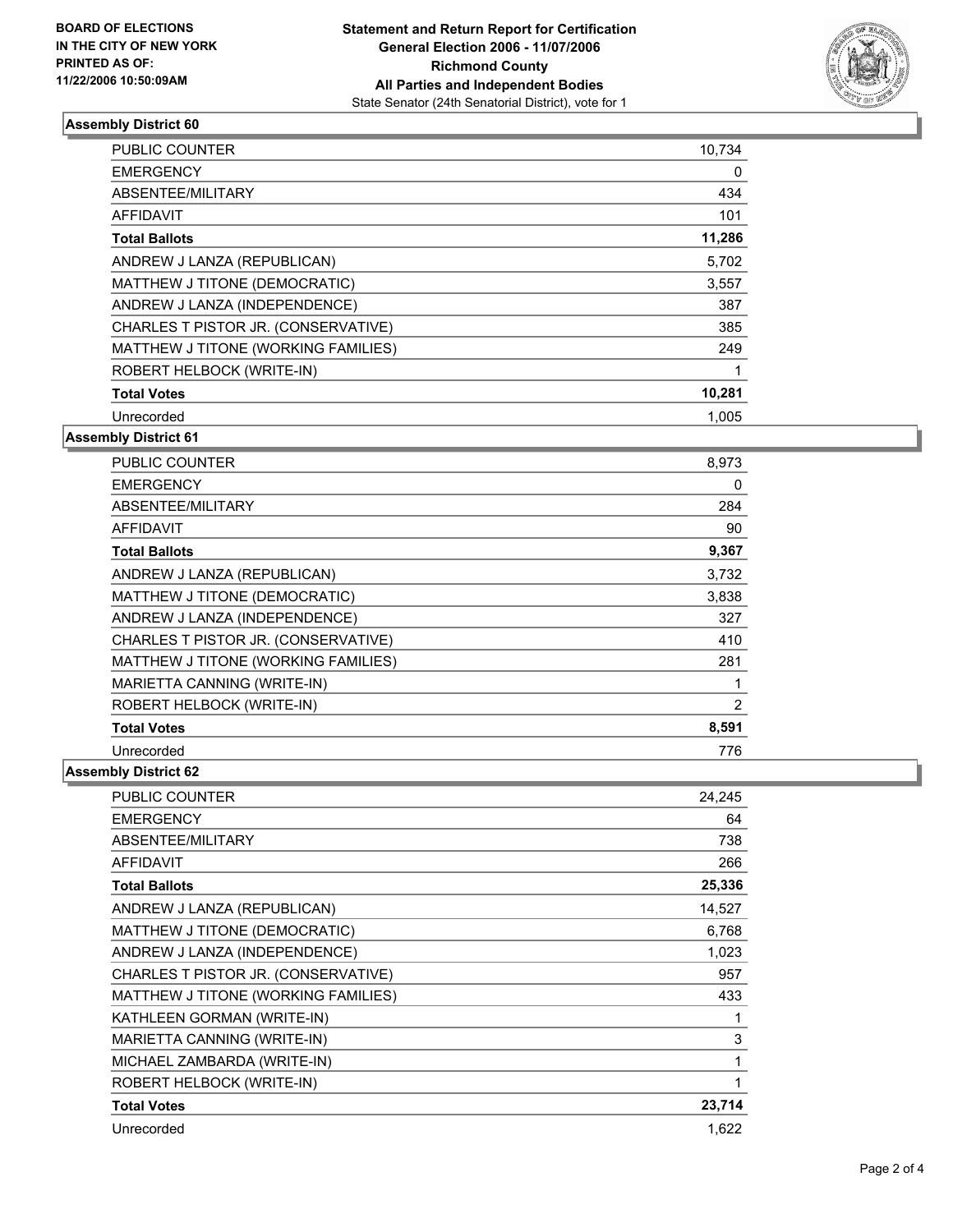

#### **Assembly District 63**

| PUBLIC COUNTER                      | 17,993 |
|-------------------------------------|--------|
| <b>EMERGENCY</b>                    |        |
| ABSENTEE/MILITARY                   | 594    |
| AFFIDAVIT                           | 189    |
| <b>Total Ballots</b>                | 18,813 |
| ANDREW J LANZA (REPUBLICAN)         | 7,890  |
| MATTHEW J TITONE (DEMOCRATIC)       | 7,574  |
| ANDREW J LANZA (INDEPENDENCE)       | 572    |
| CHARLES T PISTOR JR. (CONSERVATIVE) | 555    |
| MATTHEW J TITONE (WORKING FAMILIES) | 374    |
| DAN BONANNO (WRITE-IN)              |        |
| RICHARD THOMAS (WRITE-IN)           |        |
| <b>Total Votes</b>                  | 16,967 |
| Unrecorded                          | 1.846  |